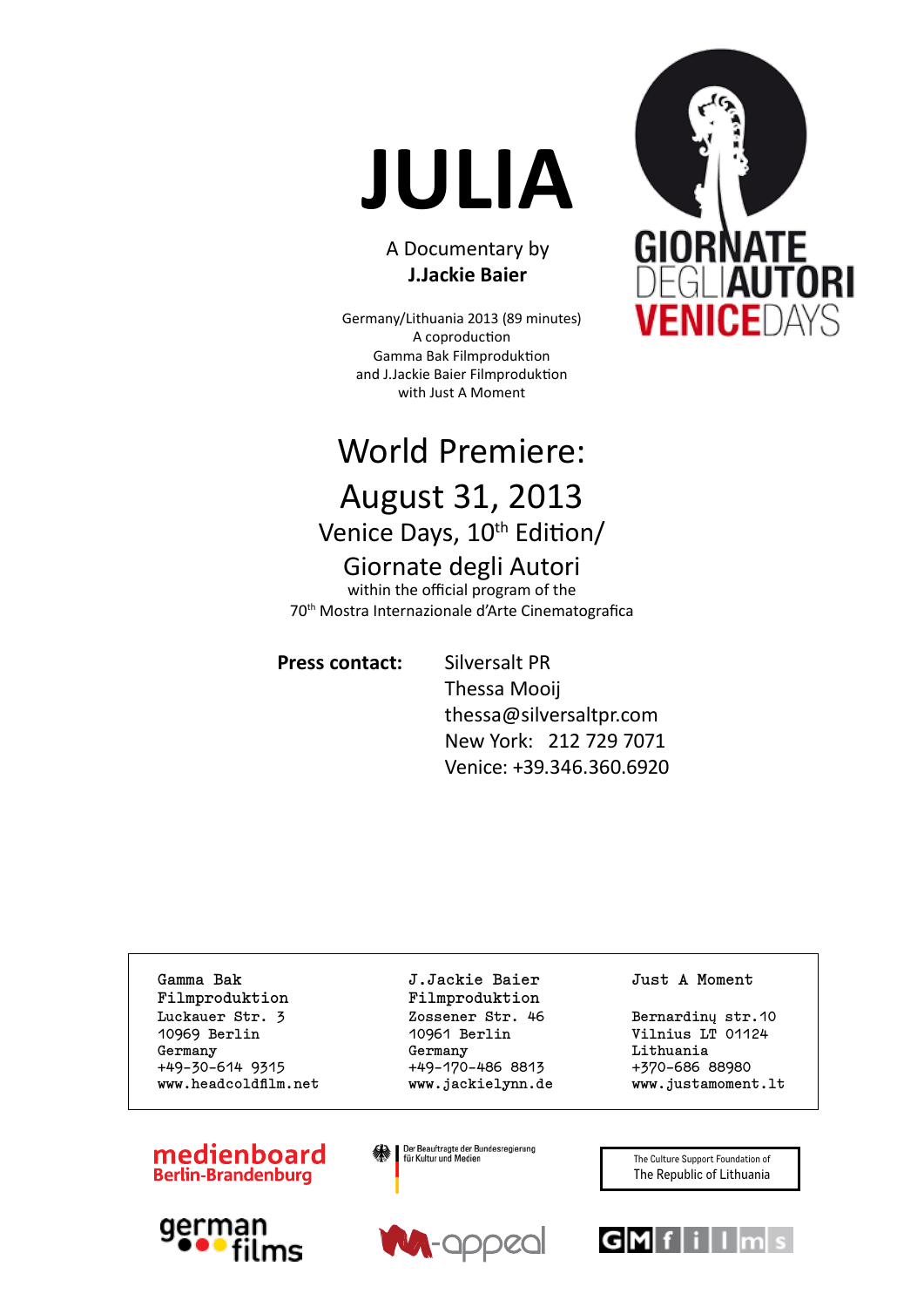## **JULIA About the film**

A story of uprootedness and belonging. Of self-discovery and rage.

What exactely would drive a boy from art school to leave his home in Klaipeda/Lithuania, to wind up as a girl selling her body on the streets of Berlin, in sweaty back rooms, and on the sticky seats of a porn movie theater?

For more than 10 years photographer and filmmaker J.Jackie Baier has followed transsexual Julia K. from Klaipeda/Lithuania through her uncompromising life as a hooker, outlaw and nonconformist.

"I can't say that I'm a woman, but I'm also not a man. I'm something... I'm a creation of God, but a warped creation of God. God wasn't paying attention when I was born," says Julia about herself. She does not accept any authorities other than the God that wasn't paying attention. She is one of those outsiders that have never signed the "social contract".

Julia speaks an archaic form of German that hasn't been used in Germany since the early 19th century. She paints watercolors "for relaxation", as she says.

\*\*\*

She was at the top of her high-school class and is a graduate of the art school of Klaipeda — and now, in Berlin, she is a transsexual streetwalker who sometimes can't find her way home.



J.Jackie Baier, Julia Streetwalking (Berlin, 2005) **(c)J.Jackie Baier 2005**

Press contact: Silversalt PR Thessa Mooij thessa@silversaltpr.com Venice: +39.346.360.6920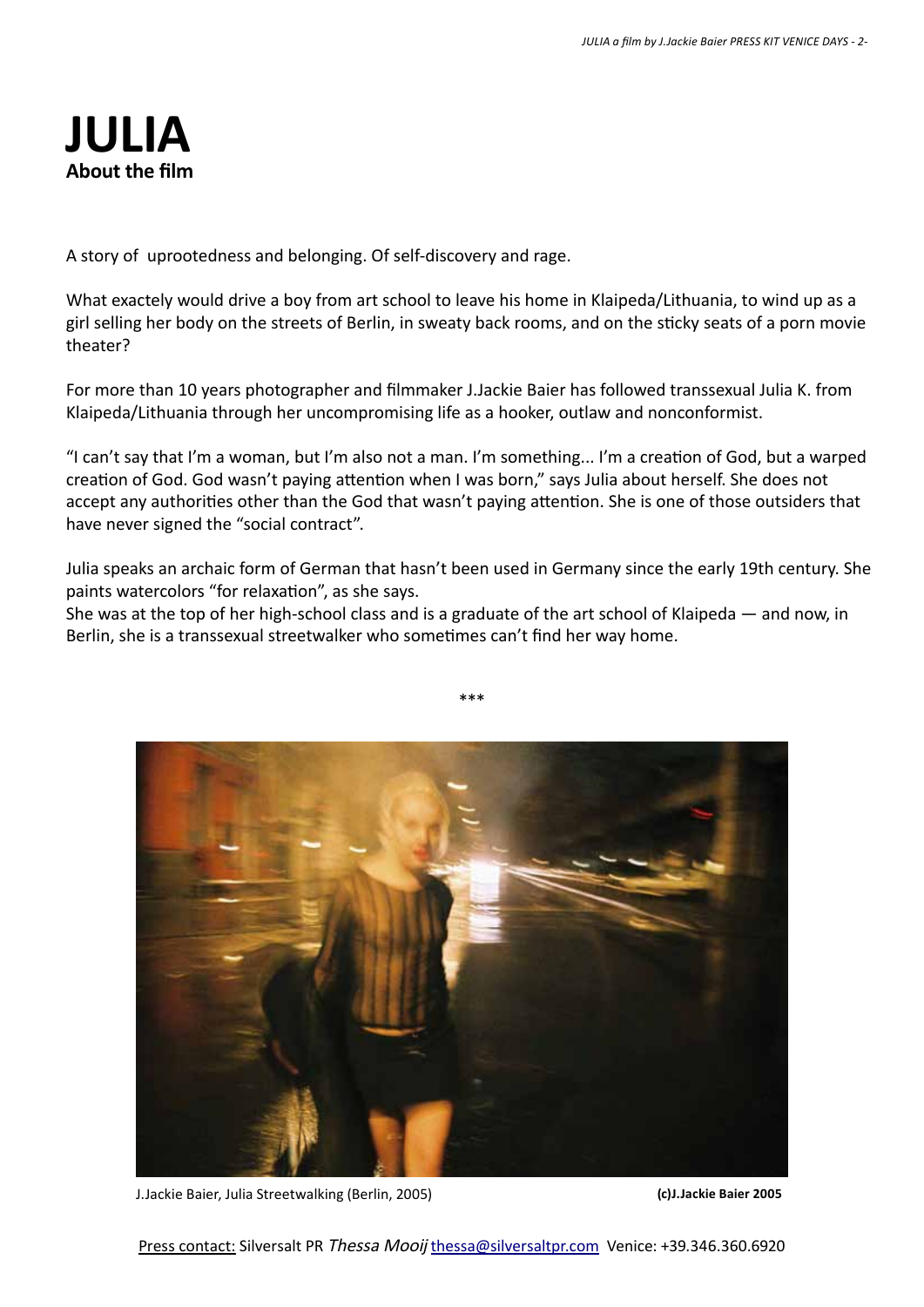#### **Director's Notes**

"I met her for the first time in a bar in Wilmersdorf.

For a while, we sat there together as "hostesses" at the bar, encouraging customers to buy sparkling wine, sex, or whatever brought in the cash.

I was soon no longer in the business. The boss was simply not convinced that I was a good whore, and she was actually right about that — although I tried to copy some of Julia's tricks.

Julia was also soon back outside. She just couldn't really deal with the joint. The lady running the place had her way of doing things, and Julia had hers. The job was doomed from the start.

Afterwards, the grapevine said that Julia had always been drunk. But that can't be true — had she always been drunk, it probably would have worked out with the old lady there. After all, she *was* always drunk.

About a year later I saw Julia again. It was a cold night in January and I was on the night bus to Schöneberg and she was turning tricks at the corner of Froben and Bülow streets, in the tranny district.

We drank a few beers at Murat's Kiosk and eventually she asked me if I didn't want to take some photos again.

But I didn't have my camera with me, only my mobile phone. I took a few shots and, when I left, I promised to come again. When I showed up there again two nights later with my camera, Julia had disappeared. Someone at the kiosk told me that she was dead, probably frozen somewhere outside."

*(J.Jackie Baier, 2006)*

#### **Directors Statement**

Since the 1960s at the latest, transsexualism has become one the public secrets of Western society. Andy Warhol, for example, wrote in *POPism, The Warhol Sixties (Harvest, 1980)*:

> "In the sixties, average types started having sex-identity problems, and some people saw a lot of their own questions about themselves being acted out by the drag queens. So then, naturally, people seemed to sort of want them around — almost as if it made them feel better because then they could say to themselves, 'I may not know exactly what I am, but at least I know I'm not a drag queen'." *(loc.cit., p. 224)*

Obviously, there is a strong need to peer "behind the curtain" and take a glance at the "strange and mysterious world" of the transsexual — a glance balanced by idiosyncrasy and idealization, incomprehension and compassion.

#### **A unifying factor in the discourse on transsexualism over the past decades is the fact that transsexuals have long lacked a voice.**

The documentary movie **JULIA**, however, offers an inside look at this "world behind the mirror". And it does so the same way it does everything: through the charm and special casualness of its protagonist, Julia.

**\*\*\***

#### *What fascinates me about Julia?*

In any event, her absoluteness. Absoluteness in almost every way: her euphoria and enthusiasm for finally living the life that she has fought and won for herself. Her pride, with which she announces to the whole world that her origins as a son of a good family don't mean a damn to her, and that she won't hold her impudent tongue or bow her head for anyone. She is Julia K. — a woman of free will "whom no man will ever possess". *(Gore Vidal, Myra Breckinridge, London 1968 – quoted from the Abacus edition, London 1993, p. 3)*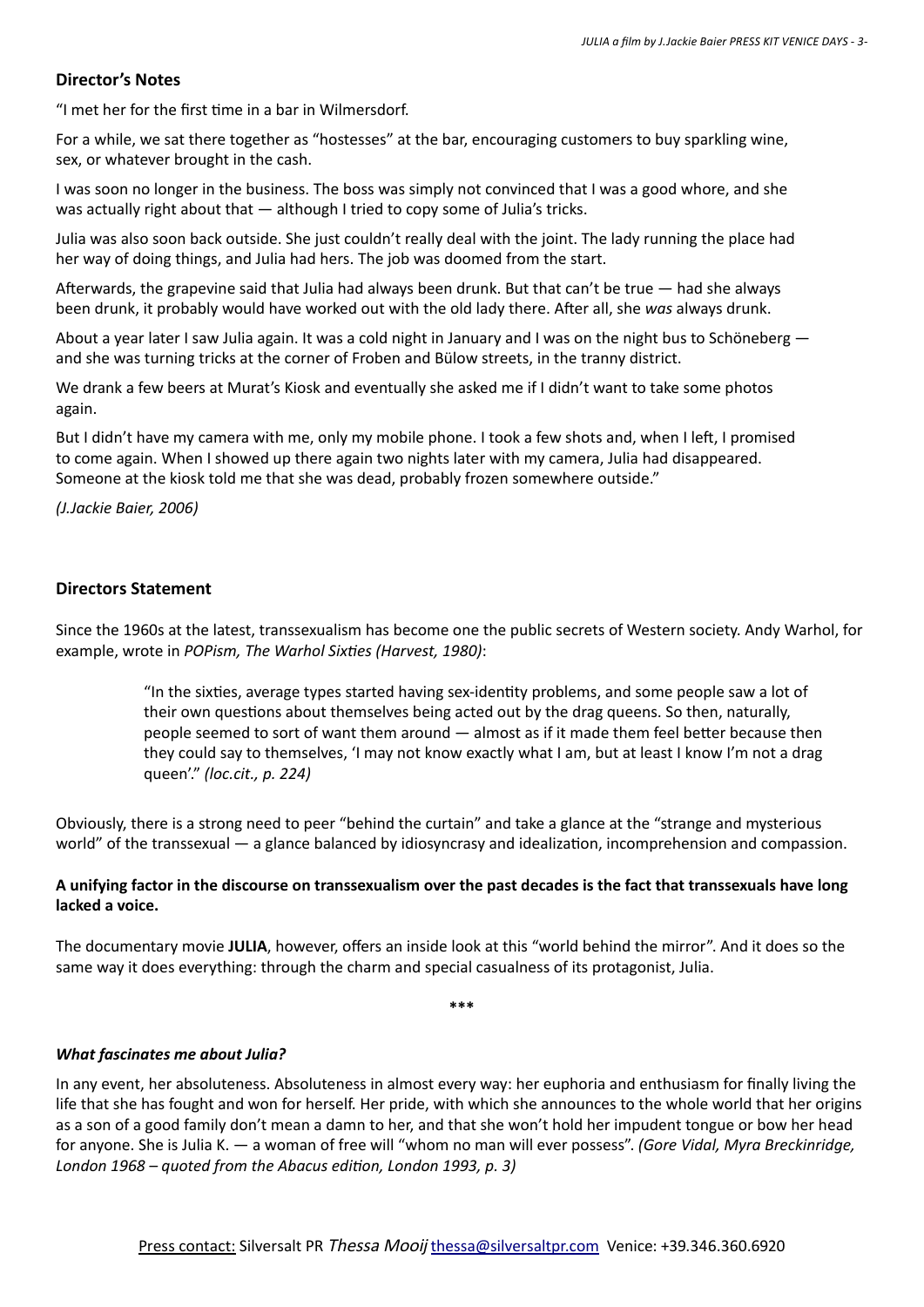Her rebellious nature is contrasted by an inexplicable tragic look in her eyes that seems to come from so far away; she seems to be alone in the world — and that, however, not in the sense of not having anyone with whom she can spend the night. She seldom has a shortage of acquaintances in that respect.

It was clear from the very beginning that I just *had to* photograph her. The other way around was also clear from the start: that she likes being photographed. It offers her confirmation, *initially*, of her beauty — forever. *Later*, that she was there; the photos are proof that she lived. And *today*, the photos sometimes appear to be, for her, as reason or pretext for someone to come by and look for her.

My fascination for Julia has not abated over all the years. I would not want to live her life in its concrete form, but I could really envision the absoluteness with which she adheres to her utopia as a master plan.

Only, political slogans play as little a role as the purely psychological explanation.

Julia reminds me of one of the idols of my youth, back when that which we today no longer want to call "transsexualism" didn't even exist as a term. Julia has something of **Jackie Curtis**, the transsexual playwright from New York if the 60s and 70s, who became famous as an Andy Warhol "Superstar" (*Flesh, Women in Revolt*). Jackie Curtis said the following in response to someone distributing flyers that she ran into in front of the legendary *Max's Kansas City* who called her a *queen*:

> *"I'm doing more for the revolution by just walking down the street than you do with all your leaflets and pamphlets and crap …!"*

Note well, in every aspect it is all about the modest utopia of letting people live the sex that they themselves perceive is that of their soul. This notion alone already seems to agitate the general consensus of all currently dominating social norms.





J.Jackie Baier, Julia in the Morning (Berlin, 2006) **(c)J.Jackie Baier 2006**

Press contact: Silversalt PR Thessa Mooij thessa@silversaltpr.com Venice: +39.346.360.6920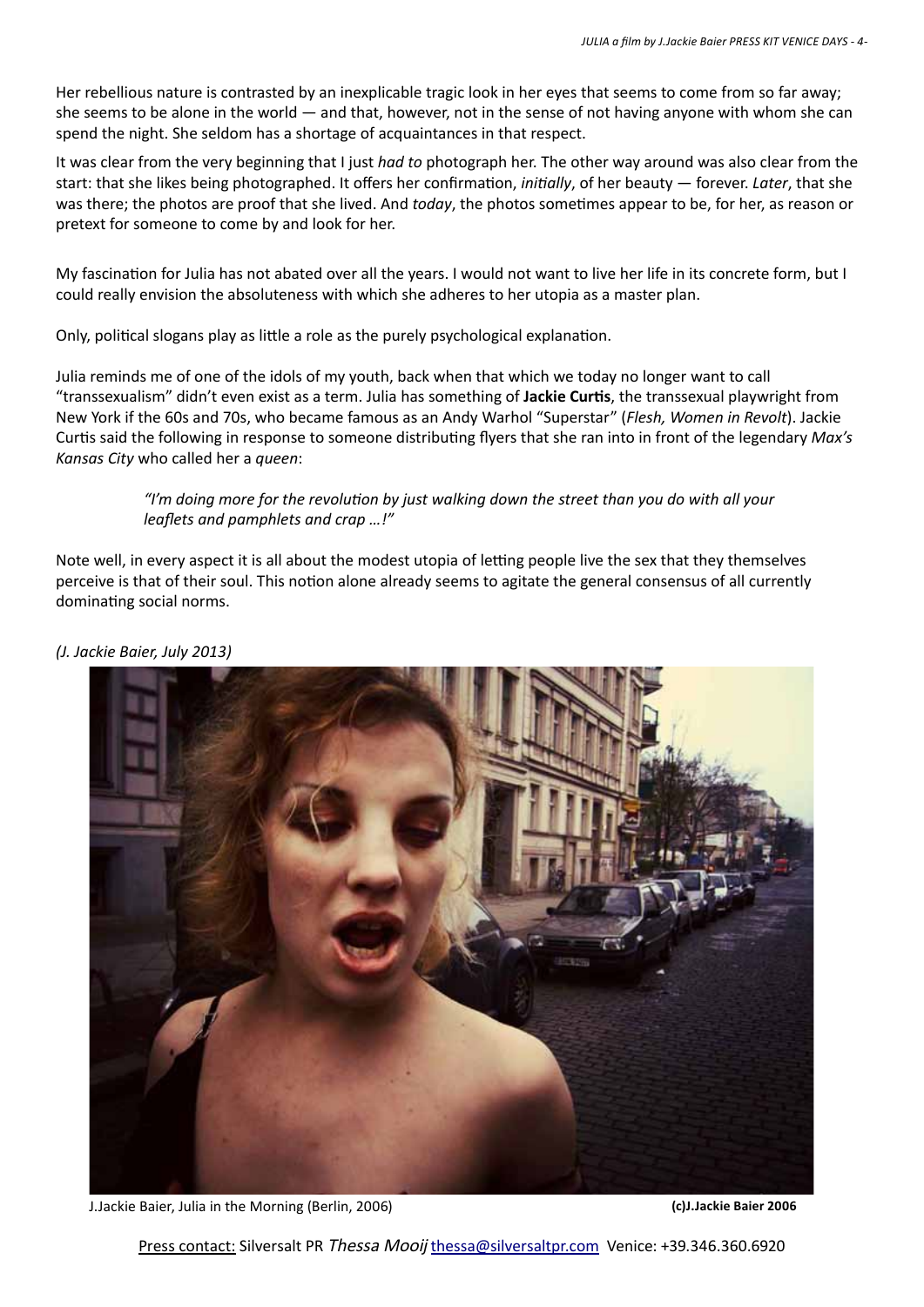#### **Producer's Note**

We made this feature-length film with our own commitment, the support of the German funders BKM (Federal Government Commissioner of Culture and Media) and Medienboard Berlin-Brandenburg as well as the Lithuanian participation by the The Culture Support Foundation of the Republic of Lithuania . Our working relationship as co-producers is also strongly based on our political viewpoint: highly personal stories that are documented over a longer period of time pose topics and questions to the public that can be answered directly by personal experience. A view of society is thus developed from the personal perspective. In this JULIA also poses some controversial issues and themes to the viewer that call for reflection and introspection.

It may seem unusual that we decided to forego the participation of television broadcasters in the production, particularly since transsexualism is a topic that has even often found its way into the Sunday crime movies on the main German TV station ARD. But to talk about transsexualism is something else than to let transsexuals talk about themselves.

This film is unique due to the direct, personal contact that the transsexual director J. Jackie Baier has with the transsexual protagonist Julia Krivickas. This context and constellation, which has evolved over a decade, is what gives this film its power and a unique closeness with our protagonist.

Meeting Julia on the screen leaves no one untouched.

As a long-term observation, the project is particular enthralling; the moments captured in the combination of photographs and video offer a unique perspective into an unusual biography. And behind the intriguing story shown loom moving questions regarding life plans and personal utopias that are of interest – and of relevance – not only to transsexuals.

*(Gamma Bak, July 2013)*



J.Jackie Baier, Julia in the Night Café (Berlin, 2005) **(c)J.Jackie Baier 2005**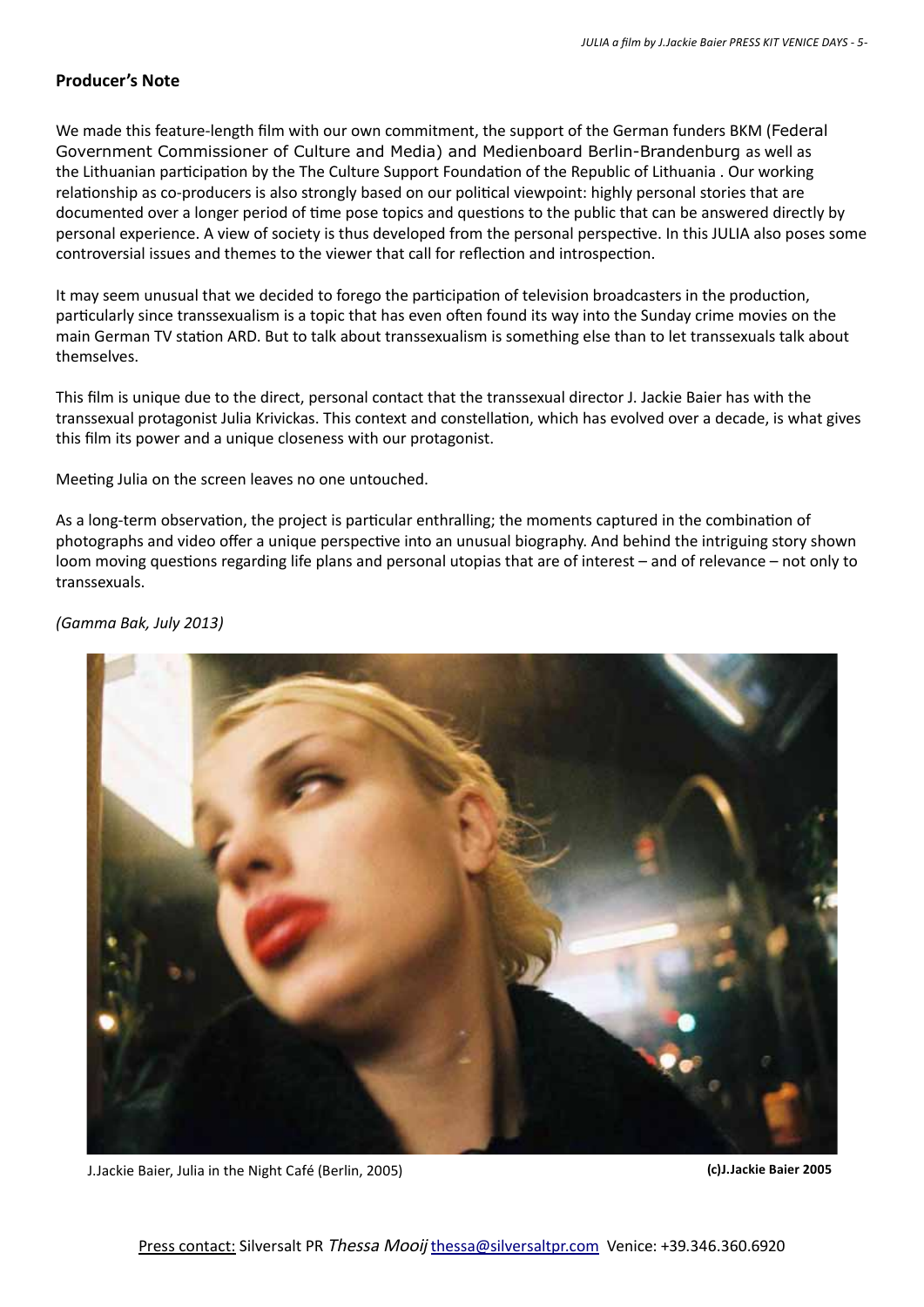

J.Jackie Baier, Julia in the Backroom (Berlin, 2004) **(c)J.Jackie Baier 2004**



J.Jackie Baier, Julia in the Mirror (Berlin, 2011) **(c)J.Jackie Baier 2011**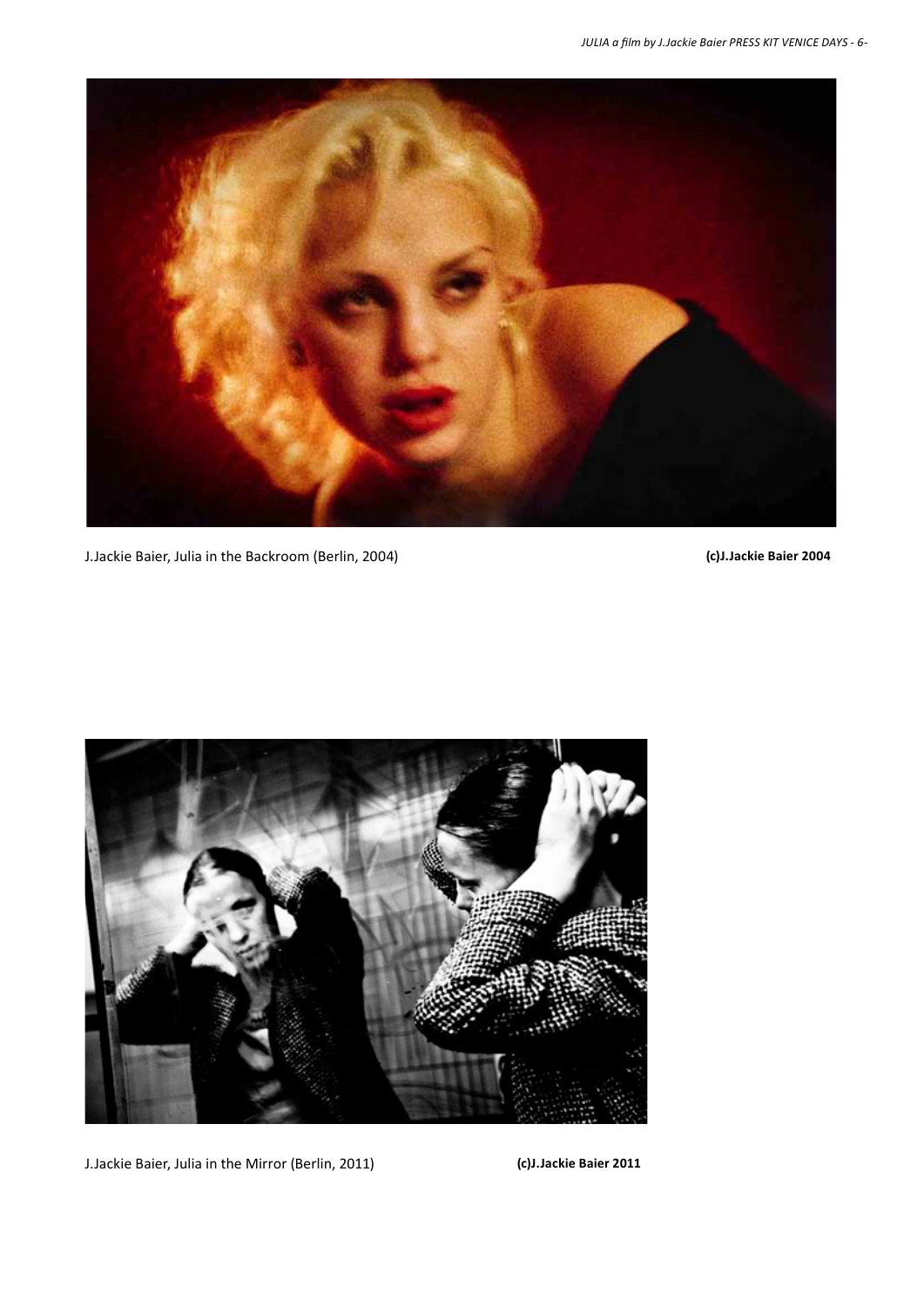### **Credits**

| Director:                                  | J. Jackie Baier                                                                                                                                                              |
|--------------------------------------------|------------------------------------------------------------------------------------------------------------------------------------------------------------------------------|
| Camera:                                    | Dieter Vervuurt (2010 – 2012)<br>Thorsten Schneider (2005 - 2009)                                                                                                            |
| Sound:                                     | Lasse Viehöfer<br><b>Till Wimmer</b>                                                                                                                                         |
| Editor:                                    | <b>Steffen Reck</b><br>J. Jackie Baier                                                                                                                                       |
| <b>Dramatic Advisor:</b>                   | Neal Wach                                                                                                                                                                    |
| <b>Sound Mix:</b>                          | <b>Till Wimmer</b>                                                                                                                                                           |
| Music / Score:                             | Christopher Franke<br><b>Princessin Hans</b>                                                                                                                                 |
| <b>Photography (Stills):</b>               | J. Jackie Baier<br>$(c)$ 2003-2012                                                                                                                                           |
| <b>Executive Producer:</b>                 | Gamma Bak                                                                                                                                                                    |
| Assistant Producer Lithuania: Asta Tumaite |                                                                                                                                                                              |
| <b>Assistant Director:</b>                 | <b>Tomas Smulkis</b>                                                                                                                                                         |
| <b>Accountancy:</b>                        | Wiebke Müller                                                                                                                                                                |
| <b>Translations:</b>                       | Linas Burneika<br>Neal Wach<br>Bryin Abraham                                                                                                                                 |
| <b>Subtitles:</b>                          | Alexandra Demetriou                                                                                                                                                          |
| <b>Legal Advice:</b>                       | RA Christlieb Klages / KVLEGAL                                                                                                                                               |
|                                            | Protagonists and Contributors: Julia Krivickas, Włodzimiercz Lerch,<br>Renatė Lūšis, Ričardas Orzichovskis,<br>Regina Taurinskienė, Sandra Fregin,<br>Sophya Zora Zoë Becker |
| <b>Film Funds:</b>                         | Medienboard Berlin-Brandenburg GmbH<br>BKM - Der Beauftragte der Bundesregierung<br>für Kultur und Medien<br>The Culture Support Foundation of<br>the Republic of Lithuania  |
| <b>Distributor (Germany):</b>              | <b>Gmfilms Michael Hoefner</b><br>www.gmfilms.de                                                                                                                             |
| <b>World Sales:</b>                        | M-Appeal<br>Maren Kroymann<br>www.m-appeal.com                                                                                                                               |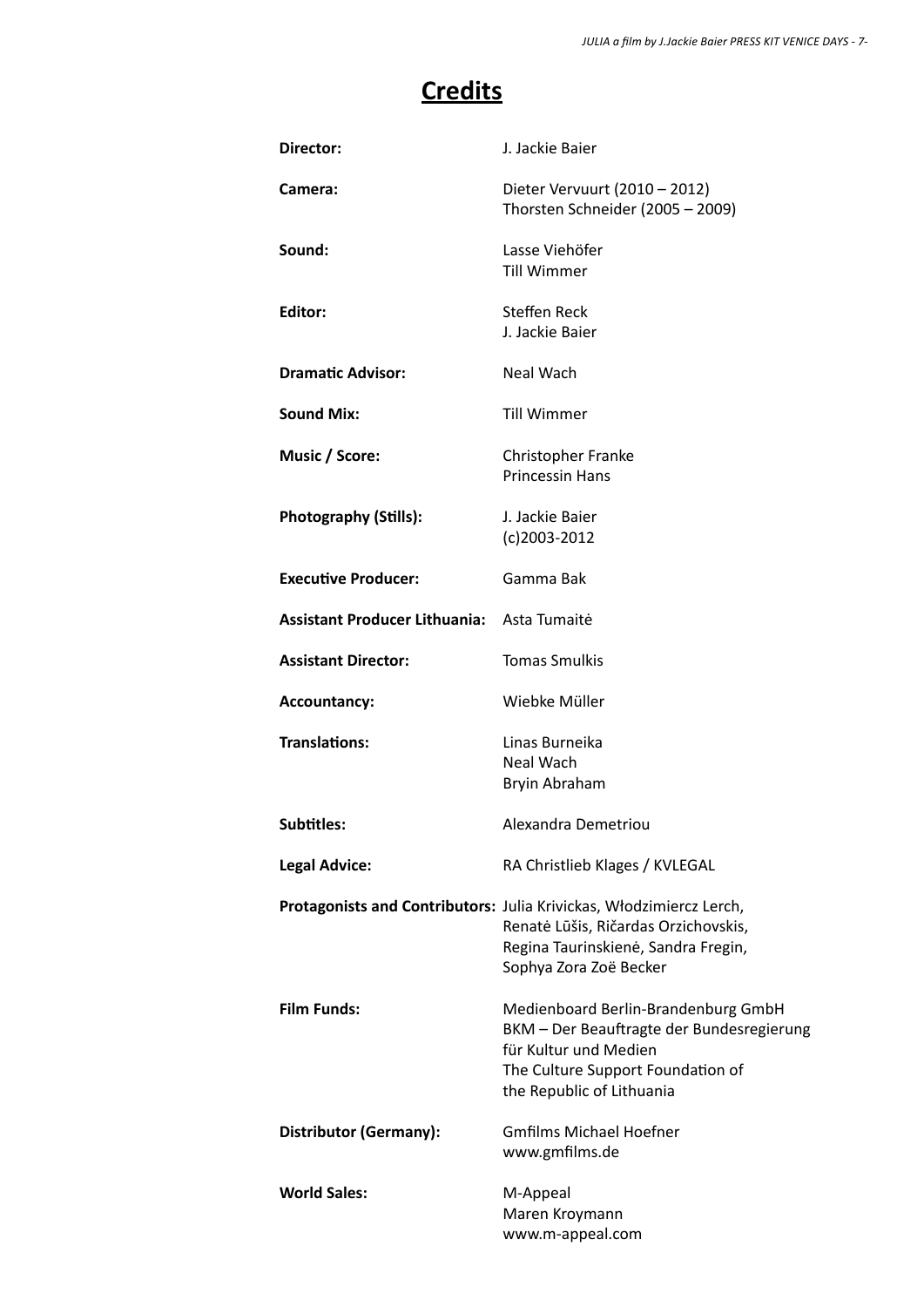Born on May 3, 1955, in Kiel; *Abitur* (General Qualification for University Entrance) in Hamburg. Attended the Universities of Hamburg, Bochum and Essen.

1982: Master of Arts in Literature and Linguistics at the University of Essen. Thesis topic: *The Notion of Fantasy in the Films of Alexander Kluge*.

Following graduation, work as unit and production manager for (among others) OASE Film (Essen), PANORAMA FILM (Berlin), and CALYPSO (Cologne).

After 1988, assistant director for film and television productions for, among others, Peter von Zahn, Michael Lentz, and Adolf Winkelmann.

Throughout the 1980s: Continual involvement in the independent film and media scene of West Germany. J. Jackie Baier developed numerous projects, and produced and directed documentaries and short films (most of them in Super‑8), including the feature-length compilation film *Die Mission – Film vom Frieden uns seiem Krieg* / *The Mission – Film of Peace and its War*, which premiered at the International Forum of the 1983 Berlinale.

Baier then directed documentary films for the public television broadcasting station WDR and wrote and directed two full-length films, *Die Splitter der Eisbombe* / *Splitters of the Ice Bomb* (1985) and *Frühstück für Feinde* / *Breakfast for Enemies* (1988), for the public television broadcasting station ZDF.

Moved to Berlin in 1993.

Since 1997, Johanna Jackie Baier is officially a woman. Since her sex change, she has continued working as a director of TV series and independent short films and documentaries.

Since 1999, she has put increased emphasis on her freelance photography and has also participated in numerous exhibitions and art fair presentations.

In 2006/7, J. Jackie Baier presented a selection of 20 photo works and a short film as part of the group exhibition SEX WORK (*Neue Gesellschaft für bildende Kunst, Berlin*)*.*

2009: *Artist in Residence*, Copenhagen/Denmark (DIVA Programme of the Danish Arts Council).

2011: Baier's feature-length nightlife documentary *House of Shame / Chantal All Night Long* premiered at the 61<sup>st</sup> Berlin International Film Festival (Berlinale)

2013: World premiere of the feature documentary JULIA at the  $10<sup>th</sup>$  Edition of the Venice Days / Giornate degli Autori as part of the program of the 70<sup>th</sup> Venice International Film Festival.

*J. Jackie Baier lives and works in Berlin.*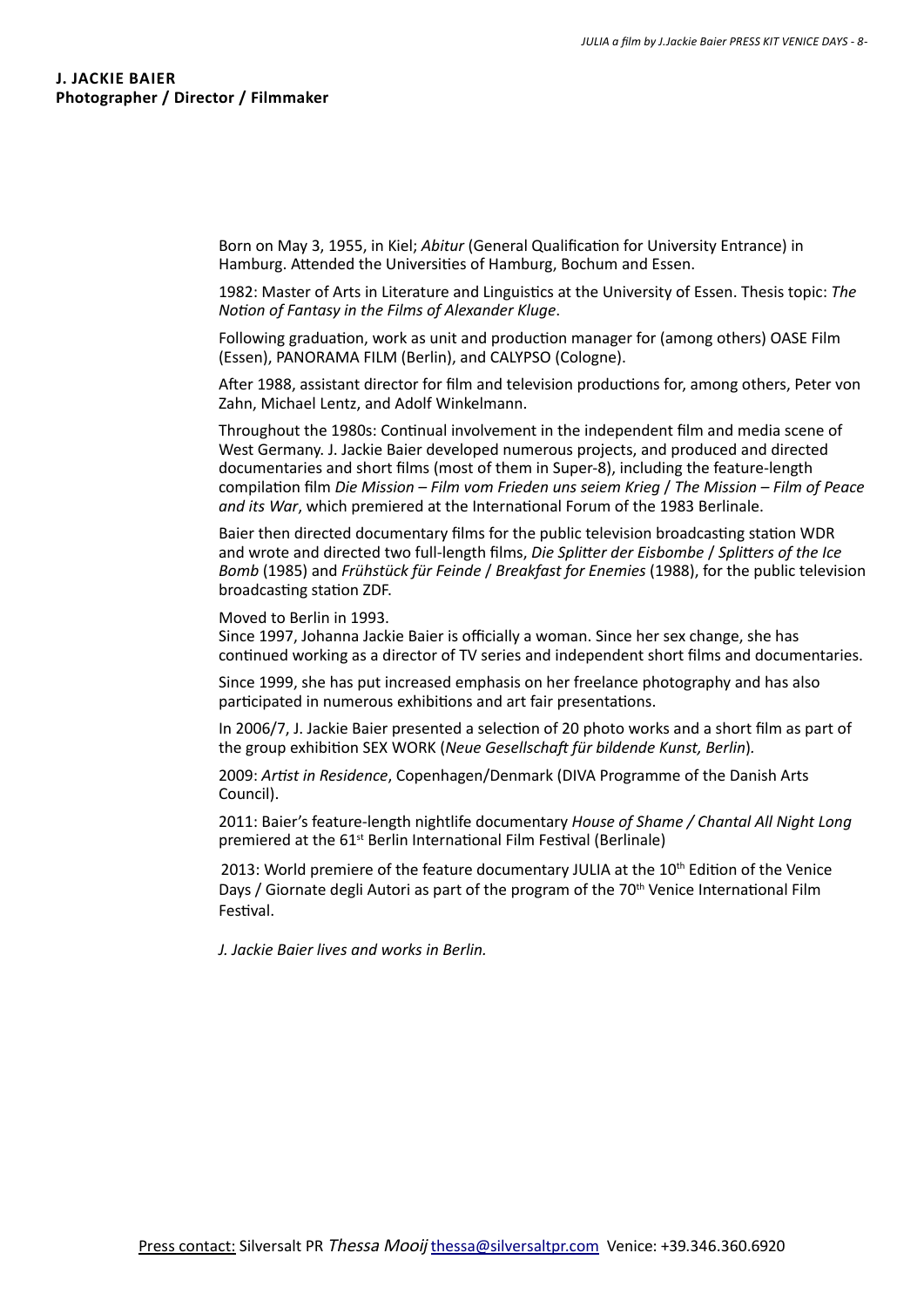#### **WORKS FOR FILM AND TELEVISION**

| Works as director (selection): |                                                                              |
|--------------------------------|------------------------------------------------------------------------------|
| 1983                           | "DIE MISSION - FILM VOM FRIEDEN UND SEINEM KRIEG"(100'), also: script;       |
|                                | P: 3-B-Film, funded by Filmbüro N.W., WP: Berlinale 1983;                    |
| 1984/85                        | "DIE SPLITTER DER EISBOMBE" (92'), also: script (with N. Kerkhey), P: J.     |
|                                | Baier-Filmproduktion für ZDF/Kleines Fernsehspiel; broadcasted: 22.05.85;    |
| 1988                           | "FRÜHSTÜCK FÜR FEINDE" (94'), Iso: script (with N. Kerkhey)); P: Frankfurter |
|                                | Filmproduktion für ZDF/Kleines Fernsehspiel; broadcasted: 23.06.88;          |
| 1992                           | "TOP COPS"; P: Axel Engstfeld-Filmproduktion, RTL;                           |
| 1992/93                        | "SPURLOS", TV Serie, P: Studio Hamburg-Produktion, RTL;                      |
| 1995                           | "UNTER UNS", TV Series, GRUNDY UFA TV / RTL;                                 |
| 1997                           | "ALLE ZUSAMMEN-JEDER FÜR SICH"; TV Series, GRUNDY UFA / RTL 2;               |
| 1998-2001                      | "GUTE ZEITEN - SCHLECHTE ZEITEN", TV Series, Grundy UFA/RTL;                 |
| 2000-2010                      | "MARIENHOF", TV Series, P. Bavaria für ARD;                                  |
| 2010                           | "HOUSE OF SHAME", musical documentary, 93 min, P. J.Jackie Baier             |
|                                | Filmproduktion/Gamma Bak Filmproduktion;                                     |
| 2013                           | "JULIA", documentary, 88:30 min, P. J.Jackie Baier Filmproduktion/Gamma      |
|                                | Bak Filmproduktion/Just A Moment, LT;                                        |

#### **Photography**

| <b>Solo Shows</b><br>2012<br>2010<br>2009<br>2009<br>2008 | "Art 4 Social Change", warehouse9, Copenhagen<br>"Nocturnes", Kunstraum Richard Sorge, Berlin<br>"The Portrait Project", warehouse9, Copenhagen<br>"Sehnsucht (Desire)", Ambacher Contemporary, Munich<br>"Hole Lotta Love", Fenz Kunstraum, Cologne<br>"Funtime", La Cocotte, Berlin |
|-----------------------------------------------------------|---------------------------------------------------------------------------------------------------------------------------------------------------------------------------------------------------------------------------------------------------------------------------------------|
| 2007                                                      | "Berliner Fleisch", warehouse9, Copenhagen/DK                                                                                                                                                                                                                                         |
| 2005                                                      | "We Will Fall", Art & Henle, Berlin, "Show of Shame", La Cocotte, Berlin,<br>"La Rivoluzione Siamo Noi" (Barbie Deinhoff);                                                                                                                                                            |
| 2004                                                      | "Alles Schöne will zur Hölle", Tatau Obscur, Berlin; "A Night on the Dark<br>Side", Dark Side Club, Berlin                                                                                                                                                                            |
| <b>Contributions</b>                                      |                                                                                                                                                                                                                                                                                       |
| 2011                                                      | , Not a car', Los Angeles Art Association (mit Fenz-Kunstraum)                                                                                                                                                                                                                        |
| 2010                                                      | 4. European Month of Photography, Kunstraum Richard Sorge, Berlin:<br>"Streeple"                                                                                                                                                                                                      |
| 2010                                                      | KUNST IM ETABLISSEMENT / "Pimp The Timp" (Galerie Lichtblick, Köln/<br>Kunstwerke Nippes, Köln/Kunstraum Fenz, Köln)                                                                                                                                                                  |
| 2006                                                      | "SEXWORK" (Neue Gesellschaft für bildende Kunst, Haus am Kleistpark,<br>Kunstraum Kreuzberg); Queer Art Festival, Koebenhavn/DK                                                                                                                                                       |
| <b>Art fairs</b>                                          |                                                                                                                                                                                                                                                                                       |
| 2011<br>2009<br>2008<br>2007<br>2006                      | Contemporary Art Ruhr / Media, Essen<br>Preview, Berlin<br>II. Tease Art Fair, Cologne; V. Blnr. Kunstsalon; Cont. Art Ruhr, Essen<br>I. Tease Art Fair, Cologne; Jam Art, Palma de Mallorca; Berliner Liste<br><b>III.Berliner Kunstsalon</b>                                        |

*J.Jackie Baier, June 2013 www.jackielynn.de*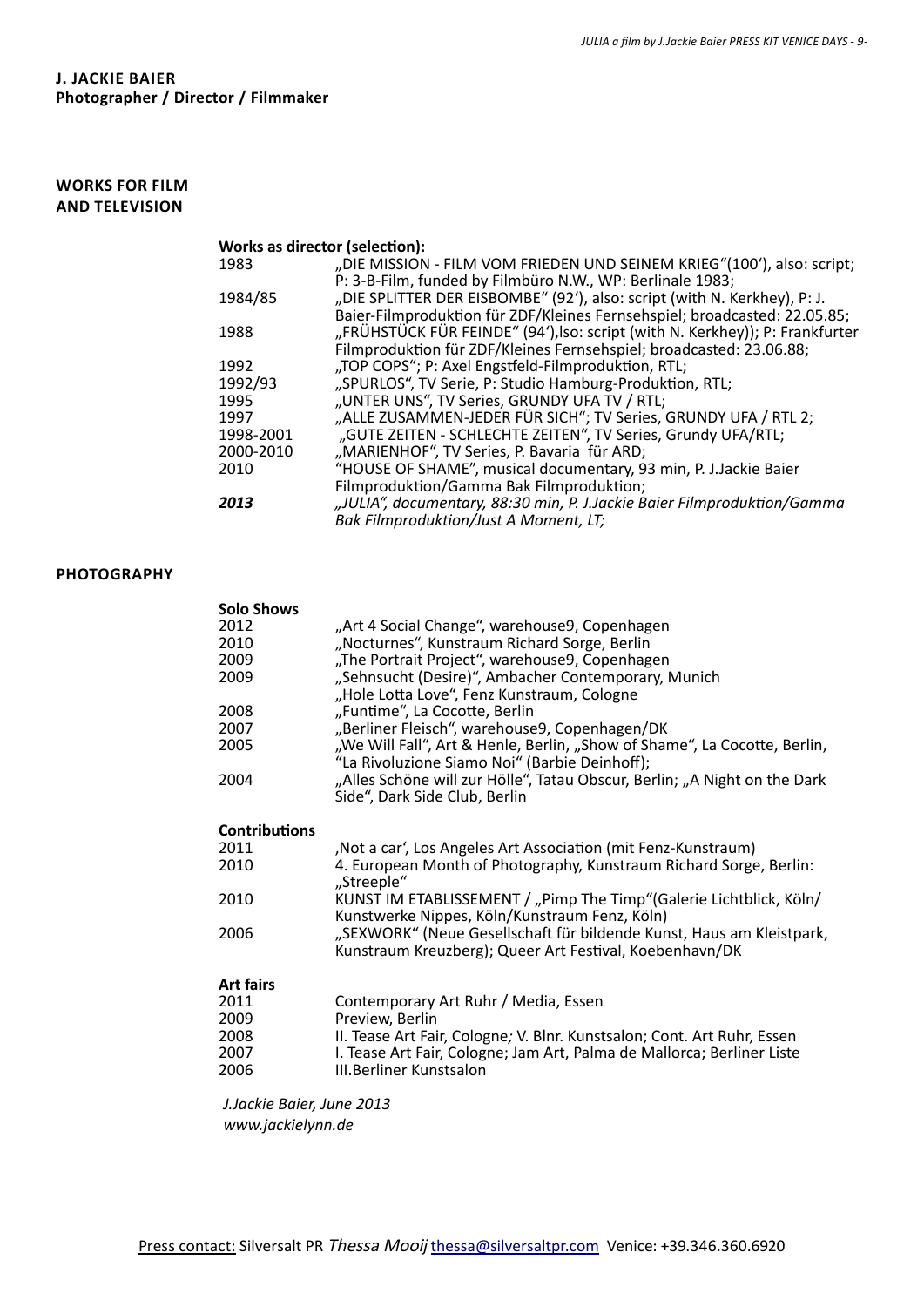**Gamma H. Bak Gamma Bak Filmproduktion Luckauer Strasse 3 10969 Berlin Germany ph. +49-30-614 9315 or +(518) 250-1288 gammabak@t-online.de**

#### **Co-Producer JULIA**

Born in 1965, Gamma Bak grew up in Germany and Canada; her family emigrated from Hungary in 1956. She began working with personal stories as a film student in Vancouver, Canada, and has continued along these lines ever since. Based in Berlin since the mid-80s, aside from producing and directing her own projects for her own production house, she has also worked as TV journalist, as assistant to producer Klaus Volkenborn, and as line producer and executive producer.

Gamma Bak Filmproduktion produces and directs and/or co-produces and co-directs Bak's own works as well as the personal films and autobiographical works of others. The firm focus is on personal creative documentaries since the early 1990s.

Since 1992, with **East…West…Home's Best** (75 min., documentary), Gamma Bak's works have become even more autobiographical. **Head Cold** (92 min., documentary) was a long-term project spanning ten years that followed her path to a normal life after having been diagnosed psychotic. Featuring the participation of Gamma's family and friends and using her filmic archives, the documentary is noteworthy for its honesty and caring views. It is the second part of a trilogy, which will be completed with the new project PHOENIX in 2015. To date, PHOENIX has been awarded a treatment grant by the FFA and a research grant by the DEFA-Stiftung. The documentary is going into production in 2014.

**Head Cold** premiered at the Berlinale 2010 and has had a very successful theatrical and DVD release in Germany, touring to full houses in 50 cities. Gamma Bak's works are in distribution with Moving Images (Vancouver) and GMfilms (Berlin). Currently, she is producing and co-directing **Engelbecken**, an essayist autobiographical documentary with Steffen Reck (co-director and editor) that tells the story of his work with the underground theater group Zinnober in East Berlin and his subsequent defection to the West in 1988. The film is funded by the Federal Government Commissioner of Culture and Media (BKM) and will be released in 2014.

Recently, Gamma Bak Filmproduktion co-produced J. Jackie Baier's **House of Shame – Chantal All Night Long**, which premiered at the Berlinale 2011 (1<sup>st</sup> Prize Documentary, Chéries-Chéris Festival 2011).

J. Jackie Baier, Dagne Vildziunaite and Gamma Bak have co-produced **Julia**, directed by J. Jackie Baier (89 min., documentary). The film was funded by the Federal Government Commissioner of Culture and Media (BKM) and Medienboard Berlin Brandenburg as well as the Culture Support Foundation of the Republic of Lithuania. World Sales, m-appeal, Berlin; German distribution, GMfilms;

World Premiere: **X. Venice Days / Giornate degli Autori - 70. Mostra Internazionale d'Arte Cinematografica;**

\*\*\*

For further information please refer to the production's given website: www.headcoldfilm.net - www.engelbecken.net - www.phoenixthefilm.info

\*\*\*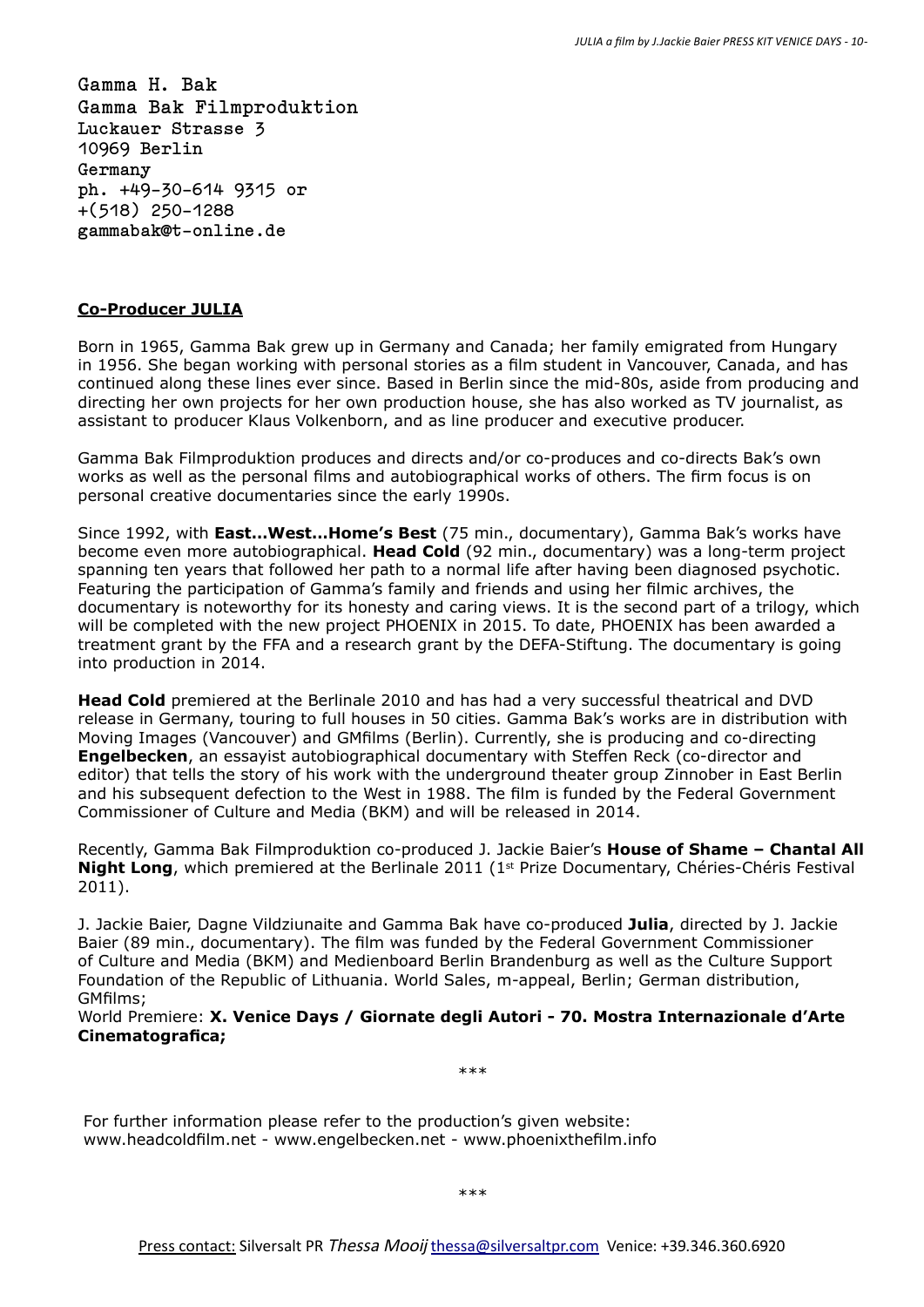Dagnė Vildžiūnaitė Co-Producer

Production Company **JUST A MOMENT** Telephone +370 686 88980 E-mail dagne@justamoment.lt Address Pylimo str. 9 - 13, Vilnius, Lithuania, LT- 01118 www www.justamoment.lt Member of Lithuanian Film Academy



#### **EDUCATION**

Participant of ROTTERDAM LAB 2013, EAVE 2012, EX-ORIENTE 2011, EURODOC 2010 2005 – 2009 - Academy of Music and Theatre / Bachelor in Film and TV Management 2003 – 2004 - Vilnius University / Master's Studies in Organizational Psychology 1999 - 2003 - Vilnius University / Bachelor in Psychology

**FILMOGRAPHY** ( in position of producer or co-producer)

**JULIA**/ doc. dir. J.Jackie Baier, '89, 2013, in co-prod. with Gamma Bak Filmproduktion (DE) and J.Jackie Baier Filmproduktion (DE)

**IGRUSHKI** (Igruški) / doc., dir. Lina Lužytė, '58, 2012

**FATHER** (Tėvas) **/** doc., dir. Marat Sargsyan, '59, 2012

**MARINA'S HOUSE** / doc., dir. Dali Rust,'54, 2012, in co-prod. with VITA AKTIVA (RU)

**HOW WE PLAYED THE REVOLUTION** (Kaip mes žaidėme revoliuciją) / doc., dir. Giedrė

Žickytė, '52, 2012, in co-prod. with 13 PRODUCTIONS (FR)

**THE LAST DAY OF THE HONEYMOON** (Paskutinė medaus mėnesio diena) / fiction, dir. Rokas Eltermanas, '30, 2012, in co-prod. with Lithuanian Academy of Music and Theatre (LT)

**A STORY OF A DEPORTEE EXILED BY HER OWN FATHER** (Tremtinės istorija, kurią ištrėmė pats tėvas) / doc., dir. Andrius Blaževičius,'14, 2012, in co-prod. with Lithuanian Academy of Music and Theatre (LT)

**I'VE GOT CLINICAL DEPRESSION AND I HOOVER THE GRASS** (Man klinikinė depresija ir aš siurbiu žolę) / doc., dir. Rokas Eltermanas, '25, 2010, in co-prod. with Lithuanian

Academy of Music and Theatre (LT)

**MAGPIE II** (Šarka II ) / doc., dir. Mykolas Vildžiūnas, '28, 2010

**BARAS** / TV doc., dir. Giedrė Žickytė '50, 2009, in co-prod. with LRT, Lithuania National TV Channel (LT)

© Just a moment 2013